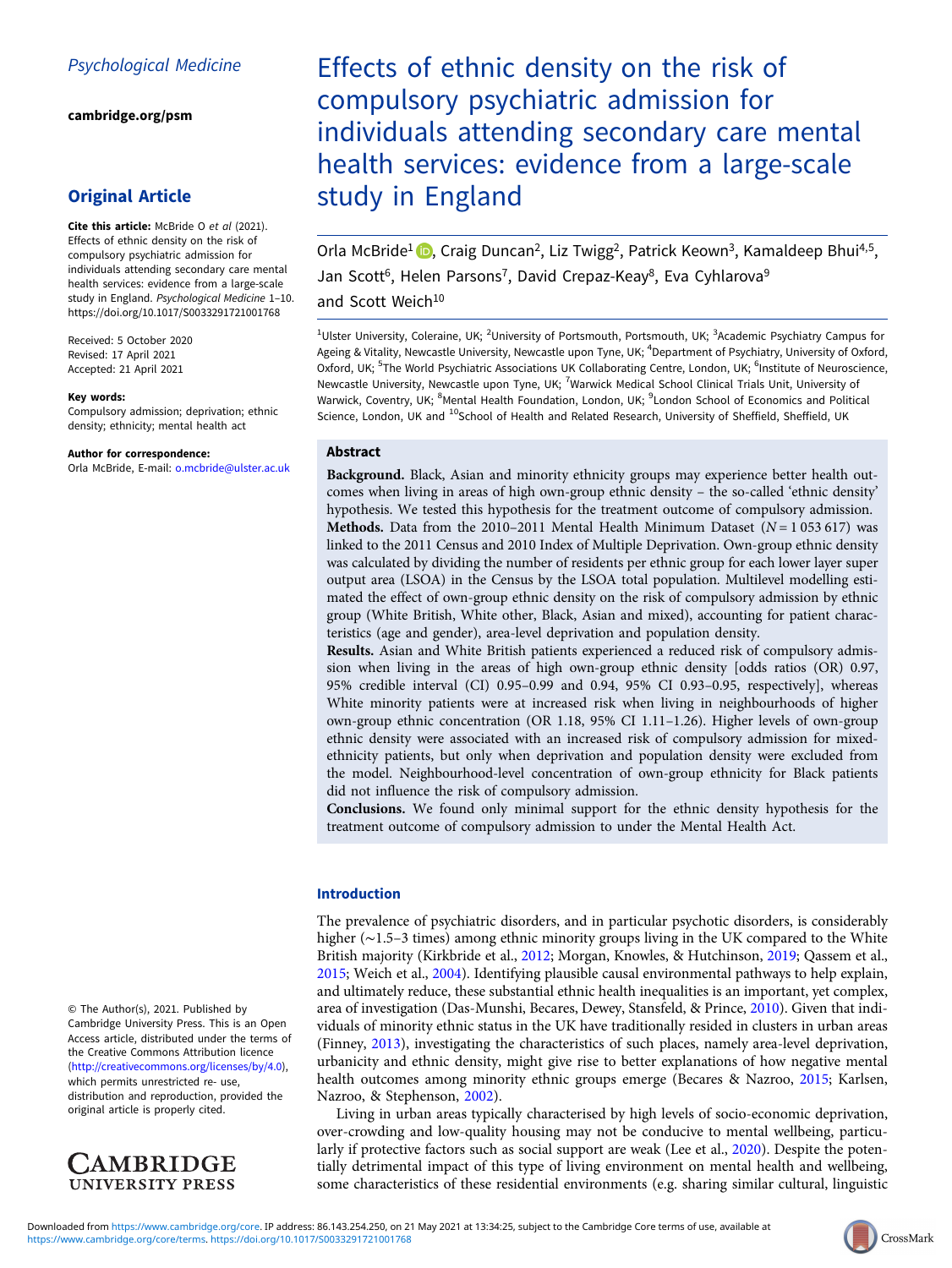and religious values with neighbours) may buffer the negative impacts of social disadvantage in these minority groups – the so-called 'ethnic density' effect (Halpern & Nazroo, [2000](#page-9-0); Pickett & Wilkinson, [2008](#page-9-0)). From this perspective, it is the level of ethnic concentration in the area in which a person lives that matters most in influencing the individual's risk of experience mental ill-health (Morgan & Hutchinson, [2010](#page-9-0)). For example, Schofield, Ashworth, and Jones [\(2011](#page-9-0)) revealed a negative association between the prevalence of psychotic disorders and the size of the local ethnic group relative to the total population, meaning that individuals of ethnic minority status experienced a substantial increased risk of developing psychosis compared to their White counterparts, but only when they lived in the areas of low ethnic concentration.

That area-level ethnic concentration might play an important role in influencing the onset of mental disorders may have important implications for attempting to explain the persistent ethnic inequalities in mental health treatment outcomes, such as compulsory psychiatric admission under the Mental Health Act (MHA). It could be argued that compulsory admission is not an optimal treatment outcome but rather a necessary experience along the mental health care pathway if other options are not available in crisis. The use of compulsory admission is often considered necessary to reduce the risk of immediate and/or serious physical harm to the patient themselves or others. The deprivation of liberty under the MHA is a serious clinical intervention, and one that often sits uneasily with clinicians, service planners and policy makers. Compulsory detention can also be a very negative and distressing experience for services users and their families (Akther et al., [2019](#page-8-0); Mann et al., [2014](#page-9-0)). Despite this unease, evidence from administrative data indicates that rates of compulsory admission have risen steadily in England in recent years (Health and Social Care Information Centre, [2015\)](#page-9-0). Individuals of Black, Asian and minority ethnicity groups experience higher rates of compulsory admission compared to their White counterparts, and have been disproportionately affected by these rising rates (Singh, Greenwood, White, & Churchill, [2007](#page-9-0); Weich et al., [2017\)](#page-9-0). For example, in 2018–2019, although the total rate of detention under the MHA was 94.3 per 100 000 population, this varied across ethnic groups: 74.4 for White, 138.2 for mixed-ethnicity, 93.4 for Asian or Asian British and 278.2 for Black or Black British (NHS Digital, [2019\)](#page-9-0). Tackling these profound inequalities in compulsory psychiatric treatment is a key priority for the UK Government following the 2018 Independent Review of the Mental Health Act (Department of Health and Social Care, [2018\)](#page-8-0).

A recent systematic and meta-analysis review revealed that a substantial body of research investigating the excess risk of compulsory detention among ethnic minorities (48% of studies included in the review) offered no explanation for the variation in the risk of detention among minority groups, or proposed tentative explanations [e.g. (i) differences in experiences of symptoms of mental disorders; (ii) variations in self-management of such symptoms; (iii) varied care pathways into mental health services and (iv) being subjected to different professional practices by those involved in mental health treatment delivery] without support from primary evidence (Barnett et al., [2019\)](#page-8-0).

Classic studies, such as that conducted by Faris and Dunham ([1939](#page-8-0)), have long hinted at the plausibility of the ethnic density effect in relation to the risk of compulsory psychiatric admission. Wechsler and Pugh [\(1967](#page-9-0)) argued that 'people who do not "fit" in a community should have higher rates [of psychiatric hospital admission] than those who do' (p. 220). Previous research in

this area in the UK has produced mixed findings, however. Over two decades ago, Cochrane and Bal [\(1988\)](#page-8-0) demonstrated that, with the exception of Irish-born males, ethnic density (measured by proxy using country of birth) at the regional health authority level in England was unrelated to the rates of hospital admissions for schizophrenia. However, Keown et al.'s [\(2016](#page-9-0)) analysis of NHS mental health admission rate data from 2005/ 06 revealed that, running somewhat counter to the ethnic density effect hypothesis, minority ethnic groups with low levels of clustering at the local authority spatial level experienced low rates of compulsory admission. Based on an ecological analysis of patterns of compulsory admission across England, Keown et al. [\(2016](#page-9-0)) demonstrated that area-level ethnic density (measured at the Primary Care Trust level with population sizes of about 350 000) was strongly associated with the rate of compulsory in-patient treatment, but only in urban areas where there are most pressures on services, less capacity per head of population and also the greatest concentration of risk factors for psychosis. However, it may be that the protective effect of ethnic density largely operates at lower spatial levels (e.g. neighbourhood level), and so was not observable at higher spatial levels.

Clearly, more robust research is required to explain the substantial variation in the risk of detention if this trend is to be halted and reversed (Mann et al., [2014\)](#page-9-0). For example, if it can be demonstrated that living in the areas of high own-group ethnic density is protective against compulsory admission, either for all or specific minority ethnic groups, then service commissioners and providers could use this information to target intervention efforts towards improving social inclusion for minority ethnic groups. Alternatively, if living in the areas of high own-group ethnic density increases the risk of compulsory admission, either uniformly or for specific ethnic minority groups, then we must determine significant factors (e.g. cultural issues, language difficulties, etc.) which may be hampering appropriate engagement with the mental health care system.

Here, we attempt to advance the evidence base by analysing data from the Mental Health Minimum Dataset (MHMDS), the mandatory administrative dataset for providers of secondary care mental health services to ∼1.2 million patients in England during 2010–2011. The study had two aims: (1) to test the effect of living in an area of high own-group ethnic density on risk of compulsory admission; and (2) to assess whether area-level deprivation and population density were potential confounders of this effect. Consistent with the 'ethnic density' hypothesis, we hypothesised that living in the areas of high own-group ethnic density would produce a protective effect against compulsory admission, which might differ across ethnic groups, but that the effect would remain (or even strengthen) after adjusting for the area-level deprivation and population density.

#### Method

#### Primary data sources and study population

The 2010–2011 MHMDS includes data on all adults aged 18 years or older (and a small number of individuals aged under 18 years) who have received specialist adult mental health care services in a secondary care setting between 1 April 2010 and 31 March 2011. The MHMDS was set-up in 2007 and was designed to support the legal requirement of the NHS to administer and apply the MHA. Although the quality of mandatory returns by NHS Provider Trusts improves annually, quality checks were conducted by our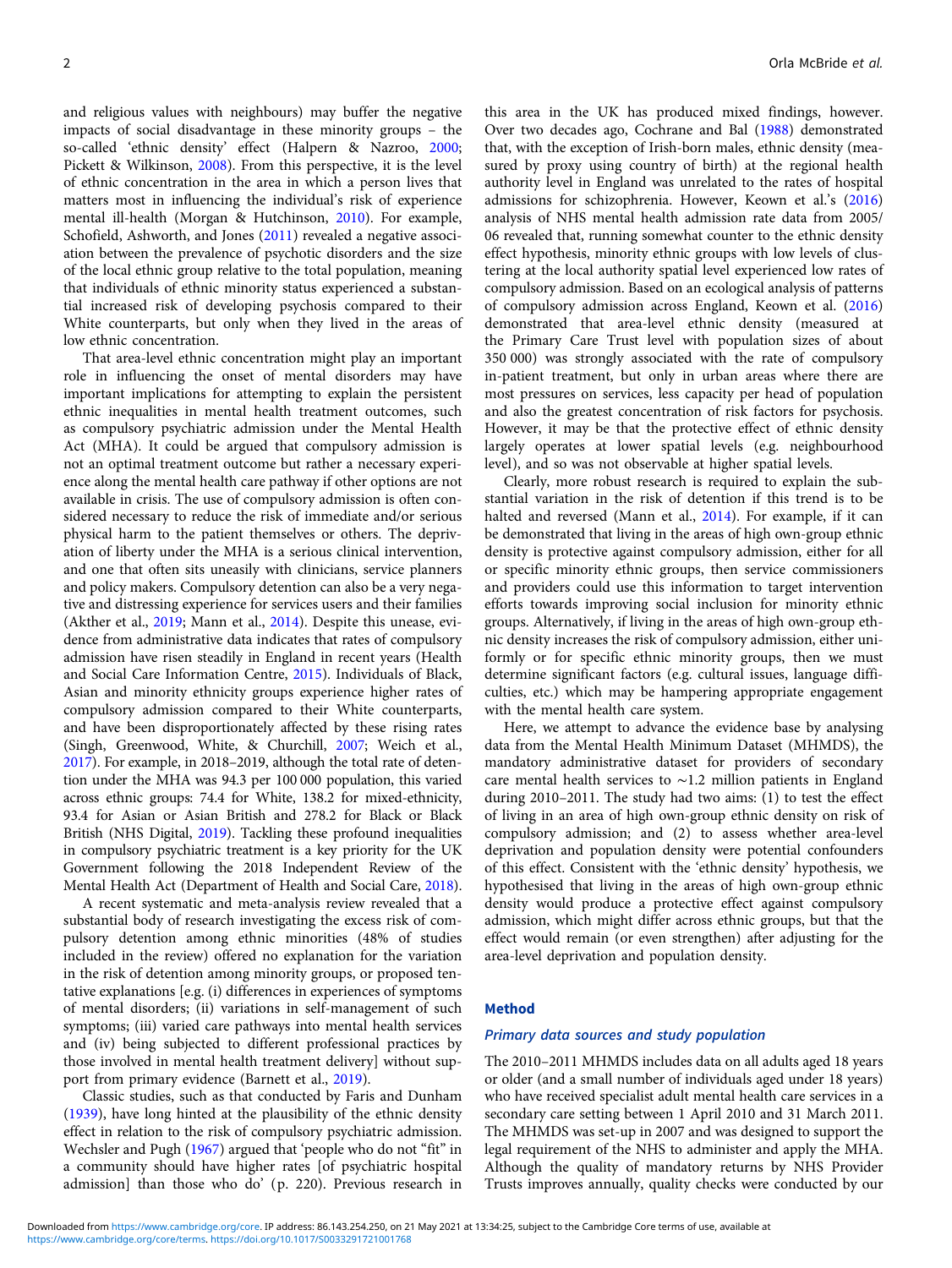team prior to undertaking statistical analyses to screen the 2010– 2011 MHMDS for possible errors and omissions. Data from eight NHS Provider Trusts were ultimately excluded because: (1) three independent providers had no spatial identifiers, which prevented linkage (see next section); (2) four NHS Trusts had no data on patients' legal status under the MHA, which prevented determination of study outcome for patients and (3) one NHS Trust had no inpatient beds, which meant that patients in that Trust could not be compulsorily detained under the MHA. The final study sample consisted of 1 238 188 patients who received care from 64 NHS Provider Trusts.

# Linkage to secondary data sources

Spatial identifiers on patient records allowed linkage to demographic data (ethnicity and population estimates) based on the 2011 Census (Office of National Statistics, [2012](#page-9-0)) and to the 2010 Index of Multiple Deprivation (IMD) (Department for Communities and Local Government, [2011](#page-8-0)) at the level of Lower Layer Super Output Areas (LSOAs). There are 32 844 LSOAs in England and they are primarily used for the reporting of UK Census data and have an average population of 1614 persons. Service setting identifiers meant the Provider Trusts in which patients received care could also be considered in statistical models (Weich et al., [2017\)](#page-9-0).

### **Outcome**

The main outcome variable was compulsory admission to hospital under the MHA during the 2010–2011 reporting period, compared with all other types of care (including voluntary hospital admission and community-based care only). Given that no single variable in the 2010/2011 MHMDS described the study outcome, it was derived from several variables including admissions and discharges, bed days, receiving community treatment and legal detention status under the MHA. It was possible to identify whether patients had been, during the reporting period, compulsorily admitted to hospital and the highest level of legal restriction (according to the MHA) recorded on their care record, but not the number or duration of compulsory admissions. Patients were defined as experiencing a compulsory admission if they had been detained in hospital at any point during the reporting period under Sections 2, 3, 4, 35, 36, 37, 38, 47 and 48 of the 2007 MHA (approximately 95% of individuals admitted to hospital under the MHA). We excluded patients detained under sections of the MHA concerned only with conveyance to, or assessment in, a place of safety (Sections 135 and 136) as these do not in themselves necessarily mean that the person will be admitted to a psychiatric ward. Moreover, there are on-going concerns about the quality of administrative data in relation to the use these sections (Care Quality Commission, [2014](#page-8-0)).

# Exposures

The MHMDS contains limited socio-demographic patient data for each patient, but some variables had levels of missingness too high for inclusion in statistical models (marital status, 15% missingness; accommodation status, 64% missingness; employment status, 75% missingness and psychiatric diagnosis, 81% missingness). Thus, analyses were restricted to three individuallevel exposures: (1) gender (male/female); (2) age at the start of the reporting period (range 0–114 years, median age 48 years –

categorised in four age group bands <18 years, 18–35 years, 36– 64 years, 65+ years) and (3) ethnicity, five composite groups as per Census 2011: White British, White other (white Irish or any other white background), Black or Black British (Caribbean, African, any other black background), Asian or Asian British (Indian, Pakistani, Bangladeshi, Chinese or any other Asian background), Mixed (white and black Caribbean, white and black African, white and Asian or any other mixed background) and any other ethnic group.

As operationalised elsewhere (Bécares & Das-Munshi, [2013](#page-8-0)), own-group ethnic density was calculated from 2011 Census data for each LSOA, with the number of residents from an ethnic group in each area divided by the total population of the area; this was calculated for all individuals in each ethnic group (White other, Black, Asian and mixed) and for White British individuals. For each ethnic group, the own-group ethnic density variable was divided by 10 to show the odds of experiencing compulsory admission per a 10% increase in own-group ethnic density and was added to the multilevel model as a continuous (grand mean centred) variable.

The 2010 IMD (Department for Communities and Local Government, [2011](#page-8-0)) is based on 38 separate indicators recorded at the LSOA level reflecting seven domains of deprivation (income, employment, health, education, barriers to housing and services, crime and living environment). The IMD summary score for each LSOA was used and divided into quintiles, with the least deprived quintile serving as the reference category. No NHS Provider Trust level explanatory variables were included in the statistical models as they had been found to have limited explanatory power previously (Weich et al., [2017](#page-9-0)).

Population density (number of people per hectare) was calculated for each LSOA and divided into quintiles, with the least populated quintile serving as the reference category.

# Data preparation and the analytical sample

Excluded from the study sample were patients who had missing data for gender ( $n = 454$ ; <0.001%), age ( $n = 84$ ; <0.001%), ethnicity (118 091; 9.6%) and LSOA identifier (11 479; 0.1%). Patients with missing ethnicity data were characterised as follows: 55.8% were female, 37.9% were aged 36–64 years, 0.8% were detained under MHA during the 2010–2011 reporting period, 22.7% living in most deprived areas and 21.9% lived in most densely populated areas. Patients classified as 'any other ethnic group' (19 916; 1.6%) were also excluded because it was not possible to calculate own-group ethnic density from Census data for this group. Listwise deletion of missing data resulted in an analytic sample of 1 053 617 (85.1% of study sample).

## Statistical analyses

Multilevel logistic regression models were conducted taking account of the clustering of patients within both LSOAs and NHS Trusts. As the relationship between LSOAs and NHS Trusts is complex, with patients from the same LSOA receiving care from different Trusts and each Trust covering a large number of LSOAs, cross-classified multilevel models were used (Fielding & Goldstein, [2006;](#page-8-0) Weich et al., [2017](#page-9-0)).

A model building process was conducted. First, five models were estimated, one for each ethnic group (models 1a–1e) to test the overall effect of own-group ethnic density (mean level/ LSOA) on risk of compulsory admission, controlling only for patient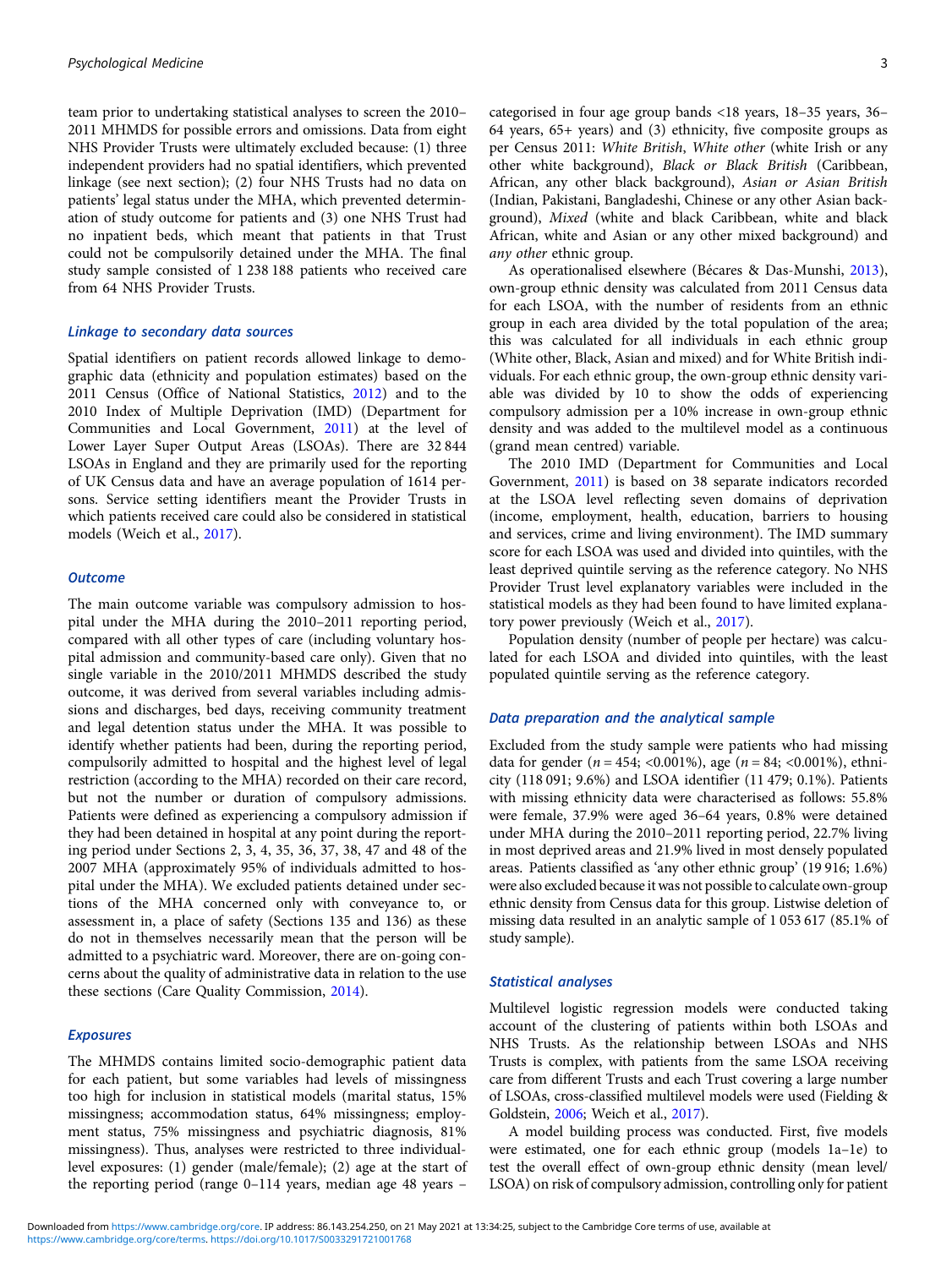gender (females  $v$ . males) and age (<18 years  $v$ . 18–35 years, 36–64 years and 65+ years groups). Models 2a–2e added IMD to assess the strength of the association between ethnic densityand risk of compulsoryadmissionwhile controllingforarea-level deprivation, gender and age. Models 3a–3e were estimated to extend models 2a–2e to further control for area-level population density. Supplementary analyses were also conducted to re-estimate models 2a–2e replacing IMD with area-level population density to examine for autocorrelation and confounding between IMD and population density (see online Supplementary Table S1, models 4a–4e).

All models were estimated using MLwiN (Rasbash, Charlton, Jones, & Pillinger, [2017\)](#page-9-0) using Bayesian Markov chain Monte Carlo (MCMC) estimation methods, initially with burn-in length of 500, following by up to 1M iterations to ensure stable model estimates, determined by standard diagnostic measures for MCMC models. Odds ratios [ORs; 95% credible intervals (CI)] are reported accompanied by Bayesian  $p$  values. Consideration was given to the size of effect of the ORs in interpreting the model results (as per Chen, Cohen, and Chen  $(2010)$ ; <1.68 = very small,  $1.68 - 3.46 = \text{small}$ ,  $3.47 - 6.71 = \text{medium}$ ;  $>6.71 =$ large). The effects for own-group ethnic density are interpreted first, followed by the effect sizes for covariates in the model. The goodness of fit of alternative models was compared using the Bayesian deviance information criterion (DIC) (Spiegelhalter, Best, Carlin, & Van Der Linde, [2002](#page-9-0)), which is considered analogous to the Bayesian information criterion (Schwarz, [1978\)](#page-9-0) or the Akaike Information Criterion (Akaike, [1987\)](#page-8-0) fit statistics for models estimating using MCMC. Models with the smallest DIC values are considered the best model fit, with a difference of 10 or more considered to be substantial.

## **Results**

#### Sample characteristics

[Table 1](#page-4-0) presents the socio-demographic characteristics of the analytic sample. Statistically significant differences in the distribution of age, gender, compulsory admission, area-level deprivation and population density were evident across the ethnic groups. Specifically, Black patients had the highest percentage of compulsory admission (12.4%), followed by mixed-ethnicity patients (7.3%), then Asian patients (5.9%), then White other (4.5%), with White British patients having the lowest (3.0%). Although the distribution of White British and White other patients was spread almost equally across the five IMD quintiles, over one-third of Black and Asian patients, and over one-quarter of mixed-ethnicity patients, lived in the most deprived areas. Mean levels of own-group ethnic density (calculated separately for each ethnic group) were highest for White British patients, followed by Asians, Black, White other and mixed-ethnicity.

### Ethnic density effects: by ethnic group

A mixed pattern was observed for the association between owngroup ethnic density and the odds of compulsory admission (see [Table 2\)](#page-5-0). Only the results for patients of White British, White other and mixed-ethnicity were statistically significant. For White British patients, a 10% increase in own-group ethnic density was associated with a protective effect against the risk of compulsory admission (OR 0.93, 95% CI 0.92–0.94) whereas for patients of White other or mixed ethnicity, the opposite trend emerged – a 10% increase in own-group ethnic density was

associated with a statistically significant increased risk in the odds of compulsory admission (White other: OR 1.21, 95% CI 1.13–1.29; mixed: OR 1.64, 95% 1.11–2.41).

Overall, the trend was for a very small to small, but statistically significant, increased risk of compulsory admission among men across the ethnic groups (smallest effect sizes for the White groups, largest for the mixed ethnic group). Younger patients (aged 18–35 years) in the Black, Asian and mixed ethnic groups experienced a small increased risk of compulsory admission, but this effect size decreased as age increased. For the White British group, the small increased risk of compulsory admission was evident for two middle age groups.

# Ethnic density effects, controlling for deprivation: by ethnic group

The inclusion of area-level deprivation [\(Table 3\)](#page-6-0) changed the overall picture somewhat. White British patients continued to experience a decrease in the odds of compulsory admission with each 10% increase in own-group ethnic density (OR 0.94, 95% CI 0.93–0.95), whereas White other patients continued to experience an increase in the odds of compulsory admission (OR 1.18, 95% CI 1.11–1.26) (models 2a and 2b, respectively). For patients of mixed-ethnicity, the previously observed increase in the odds of compulsory admission when living in the areas of higher own-group ethnic density (model 1e), was nonstatistically significant when area-level deprivation was included in the model (model 2e). The effect of own-group ethnicity for Asian patients now emerged as statistically significant, meaning that a 10% increase in ethnic density was associated with a protective effect against compulsory admission but only while accounting for area-level deprivation. For the Black group, there was no statistically significant association between own-group ethnic density and compulsory admission when IMD was included in the model (model 2b).

In models 2a–2e, an overall trend emerged for a statistically significant increased odds of compulsory admission when living in the areas of higher deprivation for White British, White other and Asian patients. For Black patients, only the effects for the second and third quintiles were statistically significant (model 2c), whereas for mixed patients, the effects for IMD were not statistically significant (model 2e). Overall, the trends for gender and age remained constant.

# Ethnic density effects, controlling for deprivation and population density: by ethnic group

The addition of population density in the final stage of analysis (models 3a–3e; [Table 4\)](#page-7-0) did not change the model results. Supplementary analyses (models 4a–4e; online Supplementary Table S1) were conducted to examine the effect of population density when IMD was excluded. The effects of both IMD and population density were similar when both variables were included in models together (as shown between [Tables 3](#page-6-0) and [4](#page-7-0) for IMD) and between [Table 4](#page-7-0) and online Supplementary Table S1 for population density.

## Model comparison: DIC

[Table 5](#page-8-0) presents the goodness of fit for the three sets of models: ethnic density, age and gender only (models 1a–1e); additionally, controlling for area-level deprivation (models 2a–2e); and additionally, controlling for population density (models 3a–3e). The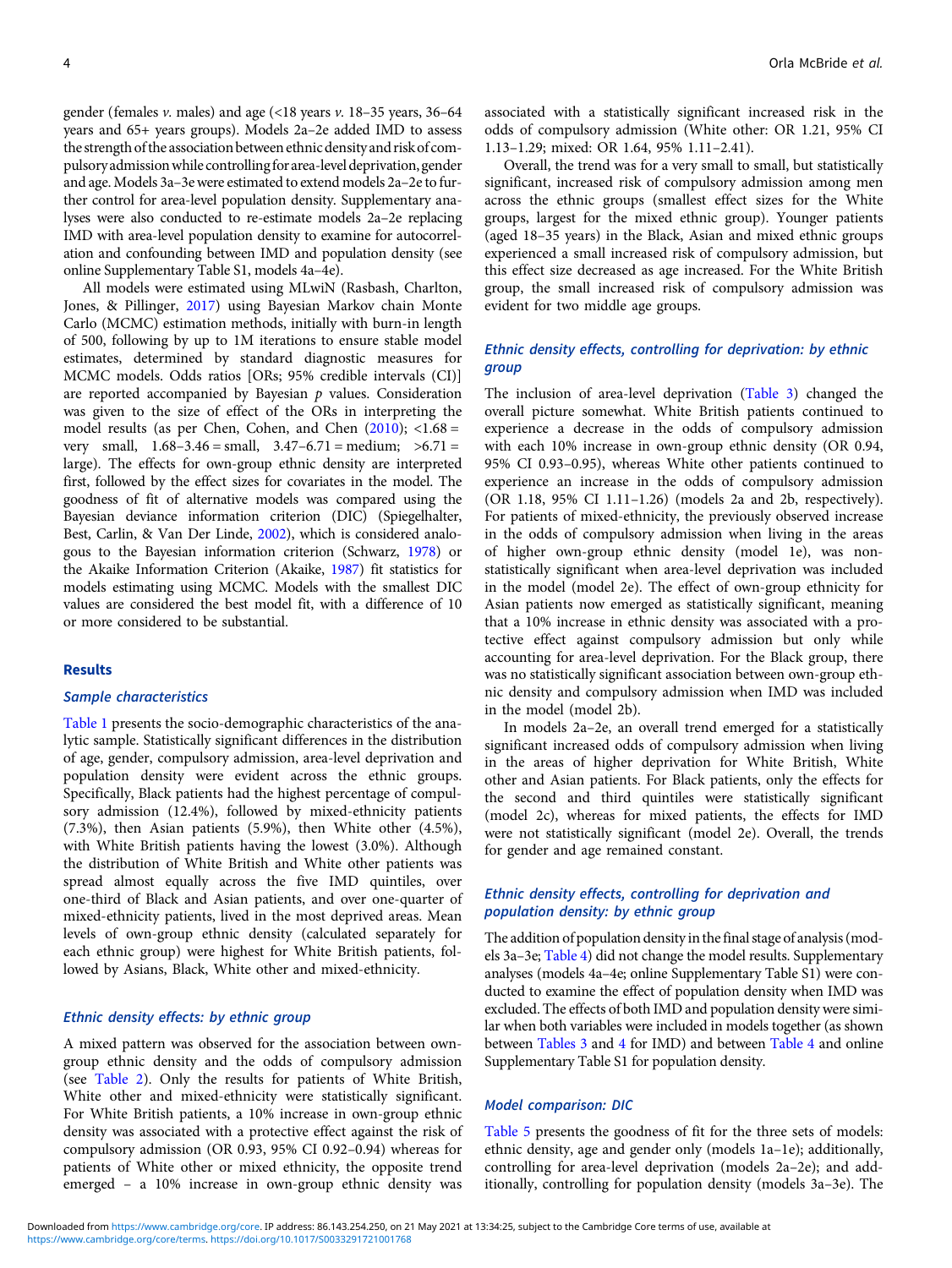# <span id="page-4-0"></span>Psychological Medicine 55 and 2008 12 and 2008 12 and 2008 12 and 2008 12 and 2008 12 and 2008 12 and 2008 12 and 2008 12 and 2008 12 and 2008 12 and 2008 12 and 2008 12 and 2008 12 and 2008 12 and 2008 12 and 2008 12 and

| Patient/area-level<br>characteristic               | White British $(n=$<br>894 519; 84.9%) | White other $(n=$<br>63 640; 6.0%) | Black $(n=36)$<br>480; 3.5%) | Asian ( $n = 46$<br>076; 4.4%) | Mixed $(n = 12)$<br>902; 1.2%) | $\chi^2$ (df)                 |
|----------------------------------------------------|----------------------------------------|------------------------------------|------------------------------|--------------------------------|--------------------------------|-------------------------------|
| Treatment                                          |                                        |                                    |                              |                                |                                |                               |
| Compulsory<br>admission                            | 27 256 (3.0%)                          | 2847 (4 $\cdot$ 5%)                | 4536 (12.4%)                 | 2741 (5.9%)                    | 940 (7.3%)                     | 10 263.796 (4)<br>p < 0.0001  |
| Other                                              | 867 263 (97.0%)                        | 60 793 (95 $\cdot$ 5%)             | 31 944 (87.6%)               | 41 545 (94.1%)                 | 11 962 (92.7%)                 |                               |
| Gender                                             |                                        |                                    |                              |                                |                                |                               |
| Male                                               | 390 432 (43.6%)                        | 27 716 (43.6%)                     | 18 260 (50.1%)               | 22 574 (49.0%)                 | 5987 (46.4%)                   | 1081.614 (4)                  |
| Female                                             | 504 087 (56.4%)                        | 35 924 (56.4%)                     | 18 220 (49.9%)               | 23 502 (51.0%)                 | 6915 (53.6%)                   | p < 0.0001                    |
| Age                                                |                                        |                                    |                              |                                |                                |                               |
| <18 years                                          | 14 984 (1.7%)                          | 660 (1.0%)                         | 476 (1.3%)                   | 634 (1.4%)                     | 487 (3.8%)<br>22 099.977 (12)  |                               |
| $18-35$ years                                      | 210 528 (23.5%)                        | 16 353 (25.7%)                     | 12 892 (35.3%)               | 16 858 (38.2%)                 | 6122 (47.5%)                   | p < 0.0001                    |
| 36-64 years                                        | 356 864 (39.9%)                        | 27 124 (42.6%)                     | 18 162 (49.8%)               | 20 261 (45.9%)                 | 5056 (39.2%)                   |                               |
| $65+$ years                                        | 312 143 (34.9%)                        | 19 503 (30.6%)                     | 4950 (13.6%)                 | 6381 (14.5%)                   | 1237 (9.6%)                    |                               |
| Own-group ethnic<br>density, $M$ (s.p.)<br>[Range] | 84.17 (15.044)<br>$[1 - 100]$          | 10.49 (8.340)<br>$[0 - 50]$        | 17.18 (13.102)<br>$[0 - 64]$ | 33.16 (25.226)<br>$[0 - 99]$   | 3.97(2.418)<br>$[0 - 14]$      | <b>NA</b>                     |
| Index of multiple deprivation (IMD)                |                                        |                                    |                              |                                |                                |                               |
| First quintile (least<br>deprived)                 | 188 774 (21.1%)                        | 9434 (14.8%)                       | 1375 (3.8%)                  | 4279 (10.9%)                   | 1412 (10.9%)                   | 29 493.212 (16)<br>p < 0.0001 |
| Second                                             | 188 649 (21.1%)                        | 11 111 (17.5%)                     | 2871 (7.9%)                  | 6203 (13.5%)                   | 1969 (15.3%)                   |                               |
| Third                                              | 180 032 (20.1%)                        | 13 058 (20.5%)                     | 6501 (17.8%)                 | 8971 (19.5%)                   | 2561 (19.8%)                   |                               |
| Fourth                                             | 168 974 (18.9%)                        | 16 421 (25.8%)                     | 12 650 (34.7%)               | 11 847 (25.7%)                 | 3399 (26.3%)                   |                               |
| Fifth (most<br>deprived)                           | 168 090 (18.8%)                        | 13 616 (21.4%)                     | 13 083 (35.9%)               | 14 776 (32.1%)                 | 3561 (27.6%)                   |                               |
| Population density                                 |                                        |                                    |                              |                                |                                |                               |
| First quintile (least<br>populated)                | 147 156 (16.5%)                        | 4805 (7.6%)                        | 666 (1.8%)                   | 1139 (2.5%)                    | 728 (5.6%)                     | 90 721.673 (16)<br>p < 0.0001 |
| Second                                             | 181 651 (20.3%)                        | 8007 (12.6%)                       | 2455 (6.7%)                  | 4443 (9.6%)                    | 1583 (12.3%)                   |                               |
| Third                                              | 196 623 (22.0%)                        | 10 314 (16.2%)                     | 3865 (10.6%)                 | 6614 (14.4%)                   | 2151 (16.7%)                   |                               |
| Fourth                                             | 201 567 (22.5%)                        | 12 832 (20.2%)                     | 5867 (16.1%)                 | 9625 (20.9%)                   | 2738 (21.2%)                   |                               |
| Fifth (most<br>populated)                          | 167 522 (18.7%)                        | 27 682 (43.5%)                     | 23 627 (64.8%)               | 24 255 (52.6%)                 | 5702 (44.2%)                   |                               |

Table 1. Descriptive information of the outcome measures and independent variables for the five composite ethnic patient groups

 $\chi^2$ , chi-square test; df, degrees of freedom.

Data from the 2010–2011 Mental Health Minimum Dataset ( $N = 1053617$ ).

model fit for the supplementary analyses (models 4a–4e, population density excluding IMD) are also presented. Models with the lowest values indicate best model fit to the data. For the White British, White other and Asian groups, models 2a–2e (which included area-level deprivation), had the lowest DIC values by at least 10 points compared to the models containing own-group ethnic density only. For the Black and mixed-ethnic groups, none of the models differed by 10 points; for the Black group, model 1c with own-group ethnic density had the lowest DIC value, whereas for the mixed-ethnicity group, model 2e had the lowest DIC value. Overall, the DIC statistics indicated that models with IMD alone were the most parsimonious models.

## **Discussion**

In this study, we sought to test empirically the ethnic density hypothesis as it relates to the risk of compulsory admission to

psychiatric hospitals under specific sections of the MHA in England for 1.2 million patients who received treatment provided by NHS-funded mental health services during 2010–2011. Our focus on characterising own-group ethnic density at the neighbourhood level advances previous studies which have found mixed evidence of an ethnic density effect on risk of compulsory admission when ethnic density was characterised at higher spatial levels.

Summarising our findings succinctly, we found limited evidence in support of the ethnic density hypothesis i.e. living in neighbourhoods characterised by high own-group ethnic density level offered a small, protective buffer against the risk of compulsory admission for a few minority ethnic groups we studied. Asian patients experienced a very small protective effect (3% reduction), but only after accounting for area-level deprivation. White British patients experienced a small (7%) reduction, which remained stable after adjusting for area-level deprivation and population density. In contrast, and running counter to the ethnic density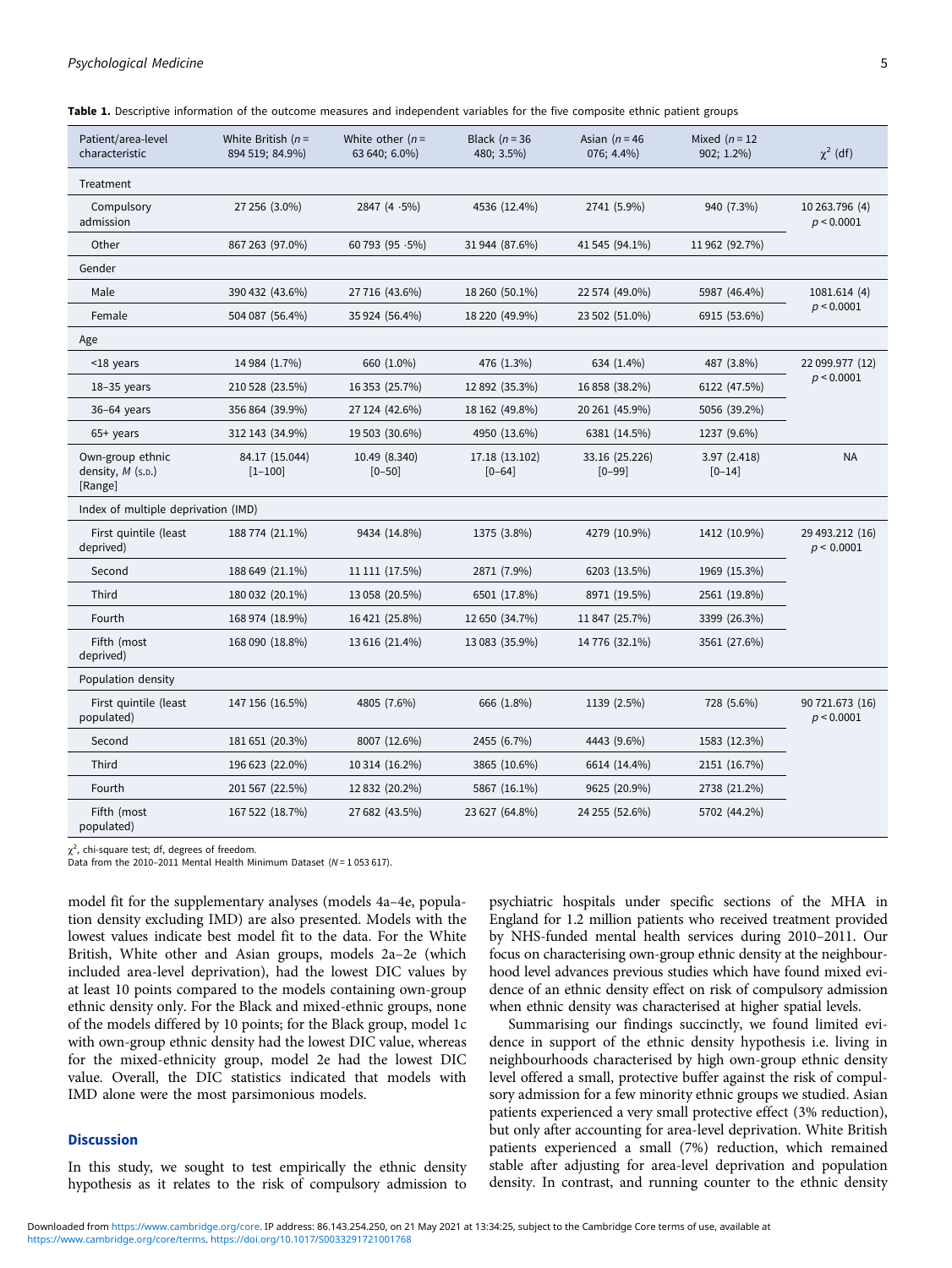|                             |                                                    | OR (95% Cls)                             |                                    |                                   |                                 |  |
|-----------------------------|----------------------------------------------------|------------------------------------------|------------------------------------|-----------------------------------|---------------------------------|--|
|                             | <b>White British</b><br>$(n = 894519)$<br>Model 1a | White Other<br>$(n = 63640)$<br>Model 1b | Black ( $n = 36,480$ )<br>Model 1c | Asian ( $n = 46076$ )<br>Model 1d | Mixed $(n = 12902)$<br>Model 1e |  |
| Cons                        | $-4.117(0.111)$                                    | $-3.263(0.176)$                          | $-2.993(0.187)$                    | $-3.781(0.252)$                   | $-4.248(0.291)$                 |  |
| Level 1 (Patient)           |                                                    |                                          |                                    |                                   |                                 |  |
| Gender                      |                                                    |                                          |                                    |                                   |                                 |  |
| Women (Ref.)                |                                                    |                                          |                                    |                                   |                                 |  |
| Men                         | 1.23 $(1.20-1.26)$ ***                             | $1.24$ $(1.15-1.34)$ ***                 | $1.44$ $(1.35-1.54)$ ***           | $1.53$ $(1.42-1.67)$ ***          | $2.03$ $(1.74-2.36)$ ***        |  |
| Age                         |                                                    |                                          |                                    |                                   |                                 |  |
| Under 18 years (Ref.)       |                                                    |                                          |                                    |                                   |                                 |  |
| $18-35$ years               | $1.69$ $(1.20-1.90)$ ***                           | $1.14(0.82 - 1.60)$                      | 2.42 $(1.72-3.40)$ ***             | $2.58$ $(1.60-4.15)$ ***          | $2.87$ (1.71-4.84)***           |  |
| $36-64$ years               | $1.79$ $(1.60-2.00)$ ***                           | $1.02$ $(0.73 - 1.43)$                   | $1.66$ $(1.18-2.34)$ **            | $1.77$ $(1.10-2.85)^*$            | $2.32$ (1.37-3.92)***           |  |
| 65 years and older          | $1.08$ (0.96-1.21)***                              | $0.69$ $(0.49-0.97)$ ***                 | $0.78$ $(0.55 - 1.22)$             | $0.80$ $(0.49-1.31)$              | $1.20(0.66 - 2.19)$             |  |
| Level 2 (LSOA)              |                                                    |                                          |                                    |                                   |                                 |  |
| Own-group<br>Ethnic density | $0.93$ (0.92-0.94)***                              | $1.21$ $(1.13-1.29)$ ***                 | $1.01(0.98-1.05)$                  | $0.98(0.96 - 1.01)$               | $1.64$ $(1.11-2.41)^*$          |  |

<span id="page-5-0"></span>Table 2. Risk of compulsory admission estimated separately by ethnic group, accounting for patient-level sex, age and ethnic density, derived from 3-level (patients within LSOAs within NHS Provider Trust) cross-classified multi-level model

Data from the 2010–2011 Mental Health Minimum Dataset ( $N = 1.053617$ ).

Bayesian p value: \*\*\*<0.001, \*\*<0.01, \*<0.05.

hypothesis, patients of White minority ethnicity experienced a small (21%) increased risk of the odds of compulsory admission and this effect remained after accounting for area-level deprivation and population density. For Black patients, a consistent non-statistically significant effect of own-group ethnic density on compulsory admission emerged in all models suggesting that, for Black patients in the 2010–2011 MHMDS, area-level ethnic density composition had little impact on the odds of compulsory admission. For patients of mixed-ethnicity, the small increase in the odds of compulsory admission was no longer statistically significant after accounting for area-level deprivation or population density. Overall, our findings indicate that, for the different ethnic groups we studied, the effect of ethnic density operates differently to influence the risk of compulsory admission.

Before interrogating these findings, we highlight key strengths and limitations of this study. The major strength of this research lies in the national representativeness of the MHMDS, which contains treatment records for all individuals who received secondary care mental health services in England during 2010–2011. The MHMDS reflects the complex, real-world settings in which patients live and receive mental health services. The MHMDS afforded sufficiently large numbers of Black and minority ethnic patients to conduct meaningful stratified analyses, which has been noted as a weakness in similar-type studies (Shaw et al., [2012\)](#page-9-0). Moreover, the availability of patient-level spatial identifiers permitted linkage to external data sources containing measures of area-level ethnic density and deprivation, which permitted the derivation of an appropriate own-group ethnic density indicator. The use of multilevel models, which could handle the complex structure of the MHMDS, permitted an estimation of the risk of compulsory psychiatric admission across a highly complex geography of places and health care providers; this means our results are highly generalisable to England as a whole.

A major limitation of the study is that the MHMDS includes data of variable quality and completeness. As we have detailed elsewhere (Weich et al., [2014\)](#page-9-0), it was methodologically challenging to analyse the 2010–2011 MHMDS because researchers have to decipher and collate information from multiple variables in the dataset (e.g. number of days spent in hospital/admissions and discharges/consultant episodes/outpatient attendances; and least and most legal restrictive MHA classification status applied to the patient's health care record), to determine whether a patient was compulsory admitted, or not, during the reporting period (i.e. our core study outcome). Given that we were unable to ascertain the number and duration of episodes of compulsory admission, it was not possible to determine whether the patients were experiencing their first or subsequent admissions. Re-admissions are likely to be driven, in part, by patients experiencing more chronic and/or severe mental health difficulties. We were also unable to examine ethnic differences in terms of how different sections of the MHAwere applied to patients' care records and we acknowledge that there are plausible reasons as to why this is an important consideration when examining ethnic differences in outcomes relating to use of the MHA. For example, sections of the MHA involving conveyance to, or assessment in, registered Places of Safety, including police stations, might be administered differently across ethnic groups. We excluded these patients because use of these sections do not necessarily mean that the individual will be admitted to an inpatient mental health bed; for example, a study conducted in Gloucestershire during 2002–2006 suggested that ∼30% of individuals detained under S136 were subsequently admitted to hospital (Laidlaw, Pugh, Riley, & Hovey, [2010](#page-9-0)). Also, there is evidence of ongoing, wide variation between regions in England with regard to the use of hospitals or police stations as Places of Safety and this may be explained, in part, by different recording practices used by police forces (Care Quality Commission, [2014;](#page-8-0) Keown, [2013](#page-9-0)).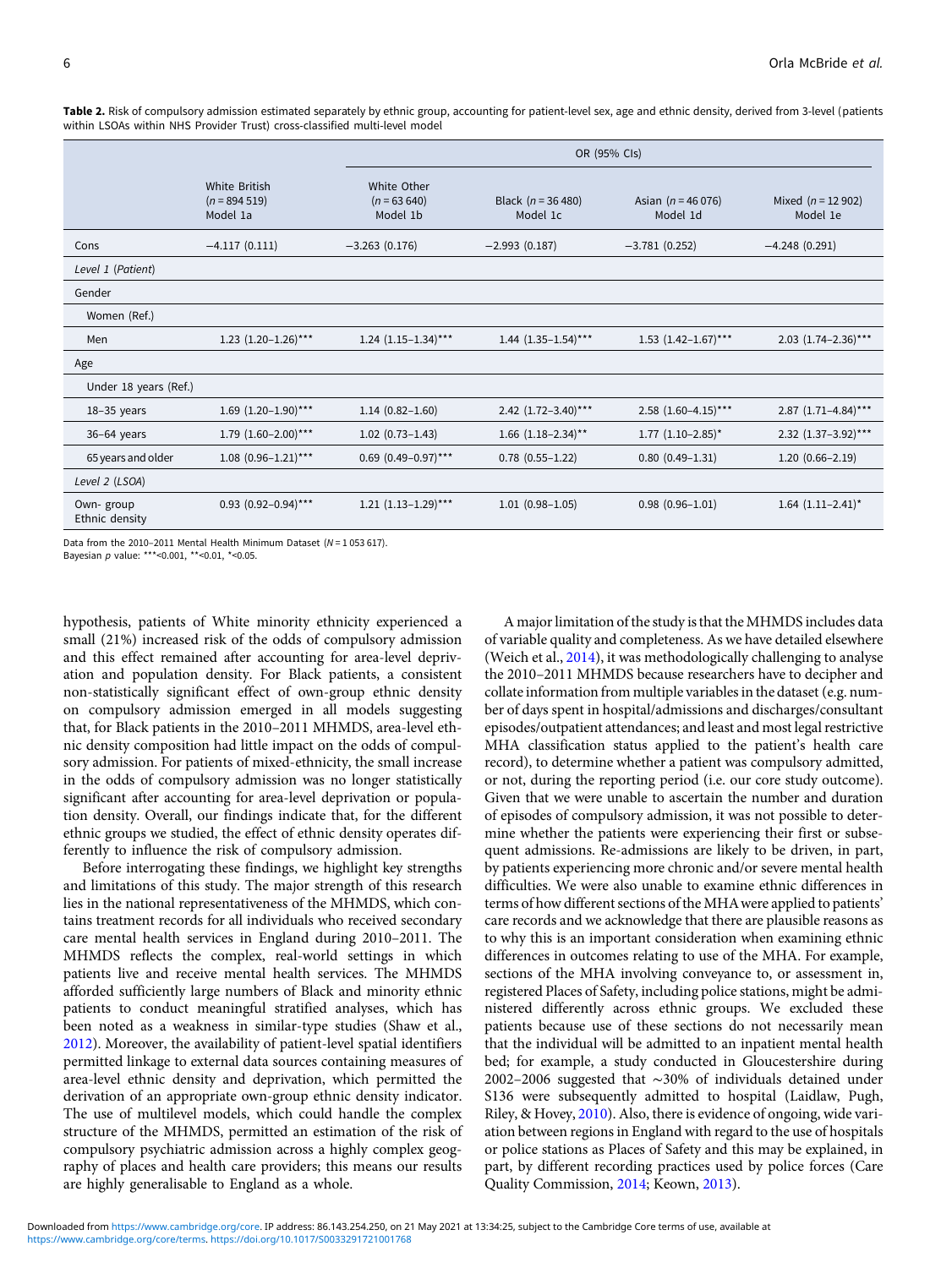<span id="page-6-0"></span>Table 3. Risk of compulsory admission estimated separately by ethnic group, accounting for patient-level sex, age, ethnic density and area-level deprivation, derived from 3-level (patients within LSOAs within NHS Provider Trust) cross-classified multi-level model

|                                              |                                             | OR (95% Cls)                             |                                  |                                   |                                 |  |
|----------------------------------------------|---------------------------------------------|------------------------------------------|----------------------------------|-----------------------------------|---------------------------------|--|
|                                              | White British<br>$(n = 894519)$<br>Model 2a | White Other<br>$(n = 63640)$<br>Model 2b | Black $(n = 36 480)$<br>Model 2c | Asian ( $n = 46076$ )<br>Model 2d | Mixed $(n = 12902)$<br>Model 2e |  |
| Cons                                         | $-4.312(0.072)$                             | $-3.556(0.166)$                          | $-3.161(0.212)$                  | $-4.194(0.216)$                   | $-4.518(0.339)$                 |  |
| Level 1 (Patient)                            |                                             |                                          |                                  |                                   |                                 |  |
| Gender                                       |                                             |                                          |                                  |                                   |                                 |  |
| Women (Ref.)                                 |                                             |                                          |                                  |                                   |                                 |  |
| Men                                          | 1.23 $(1.20-1.26)$ ***                      | $1.23$ $(1.14-1.33)$ ***                 | $1.44$ $(1.35-1.54)$ ***         | $1.53$ $(1.41-1.65)$ ***          | $2.02$ $(1.74-2.35)***$         |  |
| Age                                          |                                             |                                          |                                  |                                   |                                 |  |
| Under 18 years (Ref.)                        |                                             |                                          |                                  |                                   |                                 |  |
| $18-35$ years                                | $1.72$ $(1.52-1.94)$ ***                    | $1.18(0.85 - 1.64)$                      | 2.39 (1.69-3.39)***              | $2.73$ $(1.81-4.12)$ ***          | $2.95$ (1.68-5.25)***           |  |
| 36-64 years                                  | 1.82 $(1.61-2.05)***$                       | $1.06(0.76 - 1.47)$                      | $1.64$ $(1.16-2.33)$ **          | 1.89 $(1.25-2.84)***$             | 2.38 (1.36-4.20)**              |  |
| 65 years and older                           | $1.11(0.98 - 1.25)$                         | $0.73$ $(0.52 - 1.02)$                   | $0.77$ $(0.54-1.12)$             | $0.87$ $(0.57 - 1.34)$            | $1.25(0.66 - 2.36)$             |  |
| Level 2 (LSOA)                               |                                             |                                          |                                  |                                   |                                 |  |
| Own-group ethnic<br>density                  | $0.94$ (0.93-0.95)***                       | $1.18$ $(1.11-1.26)$ ***                 | $1.02$ (0.98-1.06)               | $0.97$ (0.95-0.99)**              | $1.40(0.91 - 2.15)$             |  |
| <b>IMD</b>                                   |                                             |                                          |                                  |                                   |                                 |  |
| First quintile<br>(least deprived)<br>(Ref.) |                                             |                                          |                                  |                                   |                                 |  |
| Second quintile                              | $1.12$ $(1.07-1.18)$ ***                    | $1.28$ $(1.11-1.49)$ ***                 | $1.28$ $(1.02-1.61)^*$           | $1.25$ $(1.05-1.49)^*$            | $1.14(0.83 - 1.57)$             |  |
| Third quintile                               | 1.20 $(1.14-1.26)$ ***                      | $1.35$ $(1.16-1.57)$ ***                 | $1.29$ $(1.04-1.54)^*$           | 1.42 $(1.21-1.67)$ ***            | $1.33(0.98 - 1.82)$             |  |
| Fourth quintile                              | 1.20 $(1.14-1.27)$ ***                      | $1.32$ $(1.14-1.53)$ ***                 | $1.19(0.96 - 1.47)$              | 1.40 $(1.19-1.63)***$             | $1.26(0.92 - 1.72)$             |  |
| Fifth quintile<br>(most deprived)            | $1.21$ $(1.15-1.28)$ ***                    | 1.41 $(1.21-1.64)$ ***                   | $1.18(0.95 - 1.48)$              | $1.63$ $(1.37-1.93)$ ***          | $1.36(0.99 - 1.89)$             |  |

Data from the 2010–2011 Mental Health Minimum Dataset ( $N = 1.053617$ ).

Bayesian  $p$  value: \*\*\*<0.001, \*\*<0.01, \*<0.05.

The MHMDS often lacks information regarding reasons for some compulsorily admissions, such as insights into the patient's mental health history, as well of aspects of their family, community and social networks. Even for data that were recorded, high levels of missing data were evident on key variables of interest, and we believe that missing data on psychiatric diagnosis (∼80%) and ethnicity (∼10%) to be most relevant to our study implications. Specifically, we were unable to test whether there was evidence of an ethnic density effect for different psychiatric disorders which resulted in compulsory admission, even though the existing literature suggests that the most robust evidence for the hypothesis might emerge for psychotic-related disorders. Moreover, it was not clear from the MHMDS specification documents why there was such a high level of missing data for patient ethnicity. In our previous study (Weich et al., [2014\)](#page-9-0), we considered that although it might be possible that patients from certain ethnic groups preferred not to declare their ethnicity (e.g.) because they believed that it would affect their treatment, a more likely explanation is that NHS Trusts with little ethnic diversity among its patient population were less rigorous in identifying and recording this information. As highlighted previously, <1% of this group experienced detention under the MHA and so we argue that excluding this group of individuals should not have

had substantial impact on our findings. Despite the large size of the MHMDS, we acknowledge that our study may have lacked the power to detect true variation in compulsory admission for some groups (e.g. mixed ethnicity group).

Notwithstanding these limitations, our findings meaningfully contribute to the evidence base by demonstrating that ethnic density effect operates differently at the neighbourhood level for specific ethnic groups to influence (both increase and decrease) the risk of compulsory admission to psychiatric hospital. The reasons for the reduced risk of compulsory admission may point to different mechanisms operating at the community level. For example, the buffer experienced by the White British majority is consistent with earlier findings of the protective effect of high levels of ethnic concentration (Wechsler & Pugh, [1967](#page-9-0)), which suggest that White British patients when living in areas largely characterised by their own group 'fit' with their communities and appear to benefit from this living environment, regardless of neighbourhood level deprivation or population density. An alternative hypothesis is that the areas with higher rates of White British ethnicity are often in rural areas, and in these rural areas rates of psychosis are lower. It may be that if accurate diagnostic information was available this may have impacted the model. Similarly, our findings in relation to White minority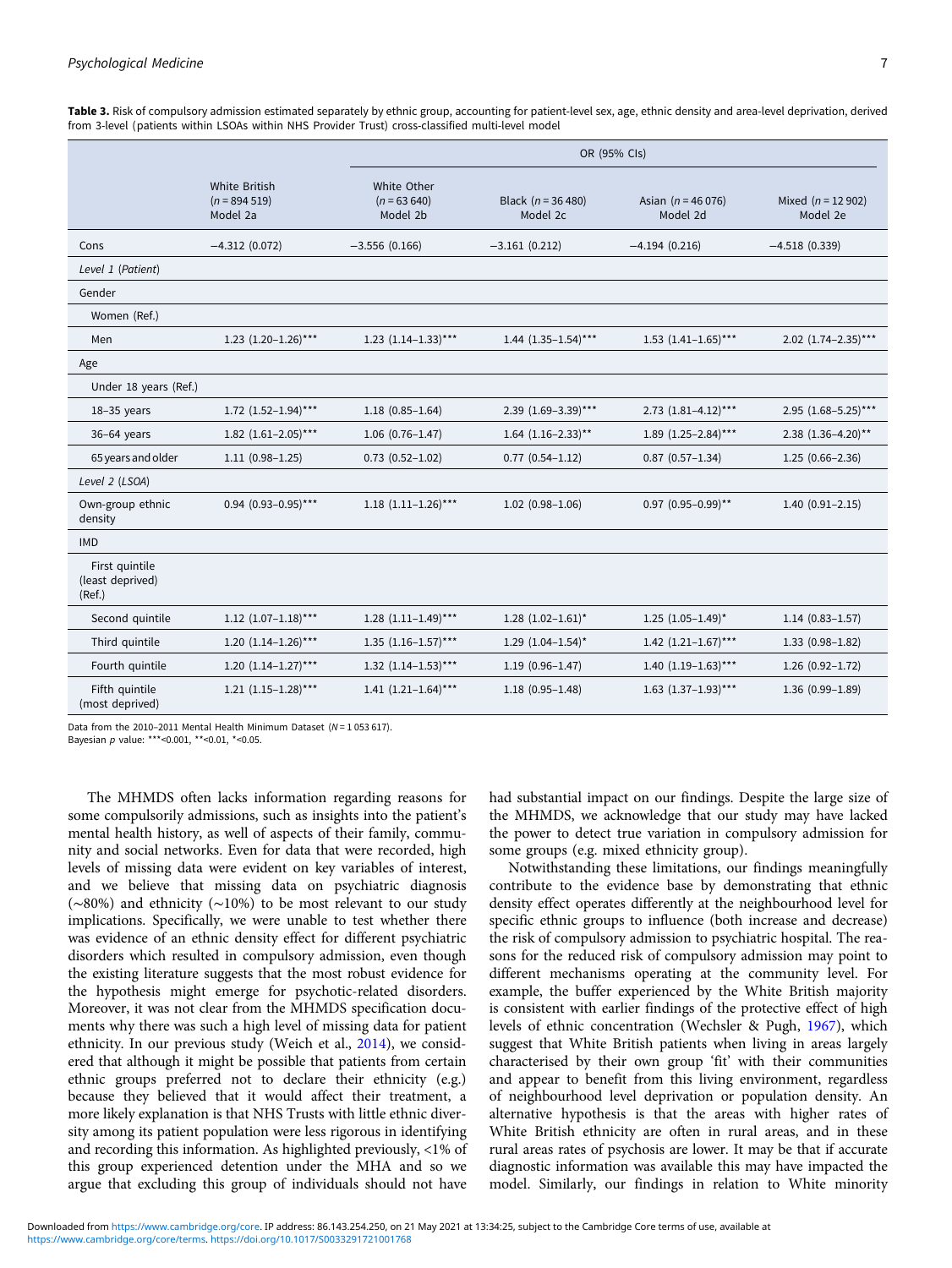<span id="page-7-0"></span>Table 4. Risk of compulsory admission estimated separately by ethnic group, accounting for patient-level sex, age, area deprivation and population density, derived from 3-level (patients within LSOAs within NHS Provider Trust) cross-classified multi-level model

|                                               |                                                    | OR (95% Cls)                             |                                   |                                   |                                 |  |
|-----------------------------------------------|----------------------------------------------------|------------------------------------------|-----------------------------------|-----------------------------------|---------------------------------|--|
|                                               | <b>White British</b><br>$(n = 894519)$<br>Model 3a | White Other<br>$(n = 63640)$<br>Model 3b | Black ( $n = 36480$ )<br>Model 3c | Asian ( $n = 46076$ )<br>Model 3d | Mixed $(n = 12902)$<br>Model 3e |  |
| Cons                                          | $-4.400(0.009)$                                    | $-3.570(0.219)$                          | $-3.402(0.263)$                   | $-3.977(0.300)$                   | $-4.474(0.380)$                 |  |
| Level 1 (Patient)                             |                                                    |                                          |                                   |                                   |                                 |  |
| Gender                                        |                                                    |                                          |                                   |                                   |                                 |  |
| Women (Ref.)                                  |                                                    |                                          |                                   |                                   |                                 |  |
| Men                                           | 1.23 $(1.20-1.26)$ ***                             | $1.23$ $(1.14-1.33)$ ***                 | 1.44 $(1.35-1.54)$ ***            | $1.53$ $(1.41-1.65)$ ***          | 2.02 (1.74-2.36)***             |  |
| Age                                           |                                                    |                                          |                                   |                                   |                                 |  |
| Under 18 years (Ref.)                         |                                                    |                                          |                                   |                                   |                                 |  |
| $18-35$ years                                 | $1.78$ $(1.57-2.00)$ ***                           | $1.14(0.78 - 1.67)$                      | 2.39 (1.69-3.56)***               | 2.62 $(1.69-4.31)$ ***            | 2.98 (1.74-5.37)***             |  |
| 36-64 years                                   | $1.88$ $(1.66-2.11)$ ***                           | $1.02$ $(0.78 - 1.67)$                   | $1.64$ $(1.17-2.45)$ **           | $1.80$ $(1.16-2.97)$ ***          | $2.41$ $(1.41-4.37)$ ***        |  |
| 65 years and older                            | $1.15$ $(1.01-1.29)$ <sup>*</sup>                  | $0.70$ $(0.48 - 1.03)$                   | $0.77$ $(0.54-1.12)$              | $0.83$ $(0.53 - 1.40)$            | $1.26(0.67 - 2.44)$             |  |
| Level 2 (LSOA)                                |                                                    |                                          |                                   |                                   |                                 |  |
| Own-group ethnic<br>density                   | $0.94$ (0.93-0.95)***                              | $1.19$ $(1.11-1.28)$ ***                 | $1.03(0.99 - 1.07)$               | $0.97$ (0.95-1.00)*               | $1.45(0.93 - 2.28)$             |  |
| <b>IMD</b>                                    |                                                    |                                          |                                   |                                   |                                 |  |
| First quintile<br>(least deprived)<br>(Ref.)  |                                                    |                                          |                                   |                                   |                                 |  |
| Second quintile                               | $1.12$ $(1.07-1.17)$ ***                           | $1.28$ $(1.10-1.50)$ ***                 | 1.30 $(1.04-1.64)^*$              | $1.25$ $(1.03-1.53)^*$            | $1.14(0.82 - 1.60)$             |  |
| Third quintile                                | $1.20$ $(1.13-1.26)$ ***                           | $1.34$ $(1.16-1.57)$ ***                 | 1.30 $(1.05-1.62)^*$              | $1.43$ $(1.19-1.73)$ ***          | $1.35(0.98 - 1.87)$             |  |
| Fourth quintile                               | $1.20$ $(1.14-1.26)$ ***                           | $1.32$ $(1.13-1.55)$ ***                 | $1.20(0.97-1.50)$                 | $1.41$ $(1.17-1.71)$ ***          | $1.28(0.93 - 1.78)$             |  |
| Fifth quintile<br>(most deprived)             | $1.20$ $(1.13-1.26)$ ***                           | 1.41 $(1.20-1.67)$ ***                   | $1.19(0.96 - 1.50)$               | $1.65$ $(1.36-2.00)$ ***          | $1.39(0.93 - 1.96)$             |  |
| Population density                            |                                                    |                                          |                                   |                                   |                                 |  |
| First quintile<br>(least populated)<br>(Ref.) |                                                    |                                          |                                   |                                   |                                 |  |
| Second quintile                               | $1.05$ $(1.00-1.11)^*$                             | $1.04(0.85 - 1.28)$                      | $1.48$ $(1.08-2.03)$ **           | $0.87$ $(0.64 - 1.19)$            | $0.98$ $(0.64 - 1.52)$          |  |
| Third quintile                                | $1.08$ $(1.02-1.14)^*$                             | $1.13(0.93 - 1.37)$                      | 1.32 $(0.97-1.81)^*$              | $0.85(0.64 - 1.16)$               | $0.88$ $(0.58 - 1.34)$          |  |
| Fourth quintile                               | $1.04(0.99-1.10)$                                  | $1.08(0.89-1.31)$                        | $1.30(0.96 - 1.76)$               | $0.82$ $(0.61 - 1.11)$            | $0.95(0.64 - 1.45)$             |  |
| Fifth quintile<br>(most populated)            | $1.05(0.99 - 1.11)$                                | $1.02$ $(0.84-1.24)$                     | $1.19(0.89 - 1.63)$               | $0.83$ $(0.63 - 1.13)$            | $0.90(0.59 - 1.37)$             |  |

Data from the 2010-2011 Mental Health Minimum Dataset ( $N = 1053617$ ).

Bayesian  $p$  value: \*\*\*<0.001, \*\*<0.01, \*<0.05.

patients, largely concur with those reported by Terhune et al. ([2020](#page-9-0)) in Sweden: higher rates of compulsory admission among migrants in Sweden was associated with living in neighbourhoods with higher-rates of migrant density, which suggests that there may be concentrated cultural factors which affect timely access to mental health treatment services in these local communities.

The observed protective effect in this study for Asian patients is less easy to interpret. For example, it is recognised that individuals of South Asian ethnicity appear to experience mental health difficulties differently to other minority communities (Bhui & Bhugra, [2002](#page-8-0); Time to Change, [2010\)](#page-9-0), and it is not clear from this study whether the small reduced risk of compulsory admission linked to living in areas of high own group ethnic density

relates to reduction in mental distress experienced by the individual because of support provided by that neighbourhood (e.g. close family ties providing support), or whether the higher ethnic concentration at the neighbourhood level acts as a barrier to seeking secondary care mental health services more generally (e.g. through feelings of shame relating to cultural interpretations of mental illness).

If replicated, our findings have implications for Providers and Commissioners of secondary care mental health services who oversee administration of the MHA in England. The take-home message is that stakeholders need to be more mindful of the nature or characteristics of places in which the patients in their local catchment area live and experience symptoms of mental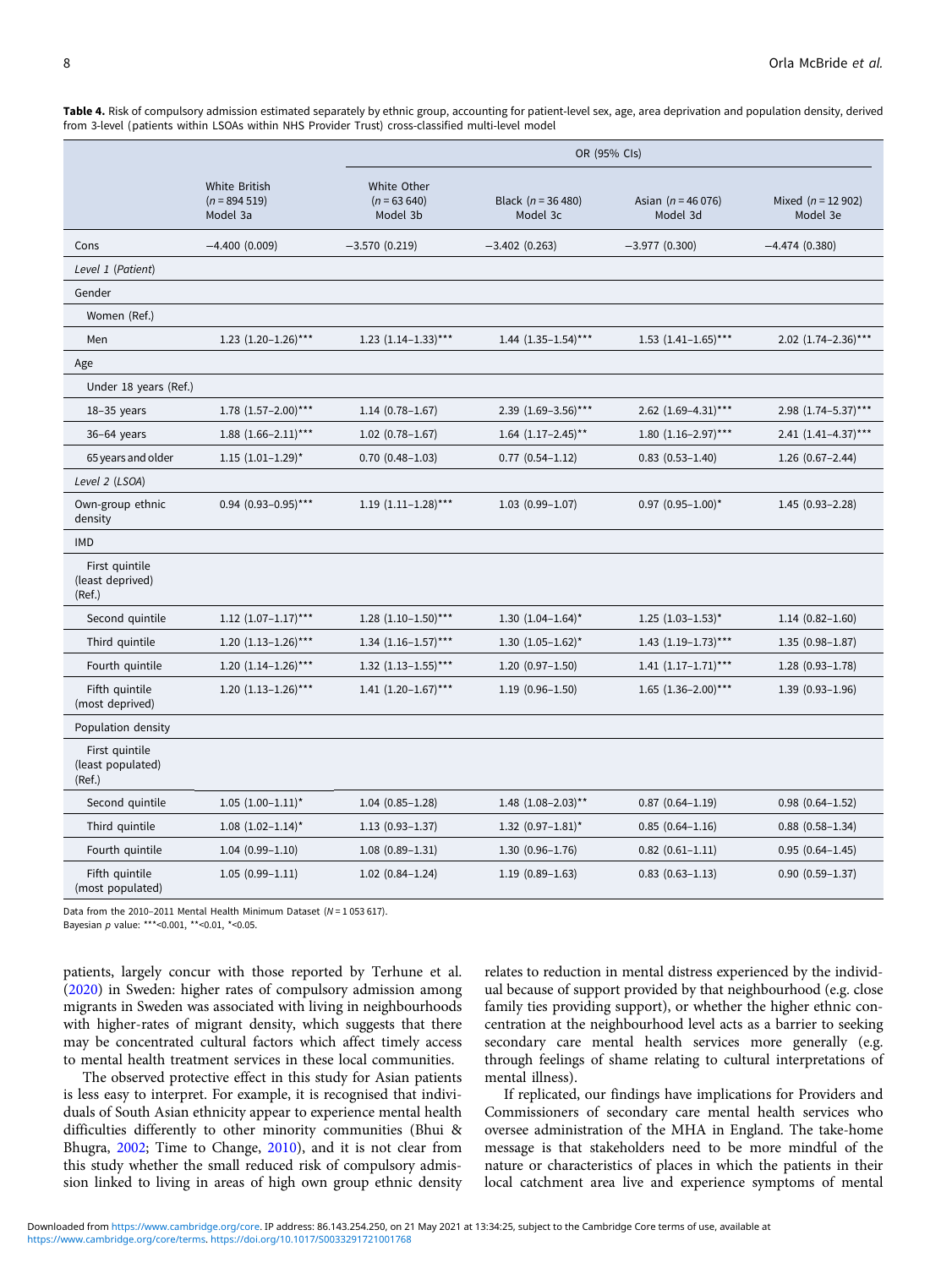<span id="page-8-0"></span>Table 5. Goodness of fit, as measured by the Bayesian deviance information criterion (DIC), obtained from multilevel cross-classified models (MCMC)

|                                                                        | Ethnic group         |             |              |           |                 |
|------------------------------------------------------------------------|----------------------|-------------|--------------|-----------|-----------------|
| <b>DIC</b>                                                             | <b>White British</b> | White other | <b>Black</b> | Asian     | Mixed-ethnicity |
| Models 1a-1e (own-group ethnic density, age, gender)                   | 233 230.72           | 22 646.31   | 26 340.84    | 19 875.74 | 6347.08         |
| Models 2a-2e (model 1, controlling for area-level deprivation<br>only) | 233 143.68           | 22 634.85   | 26 343.31    | 19857.06  | 6343.57         |
| Models 3a-3e (model 2, controlling for population density)             | 233 154.63           | 22 639.17   | 26 342.97    | 19 862.45 | 6346.91         |
| Models 4a-4e (model 1, controlling for population density only)        | 233 214.31           | 22 648.52   | 26 340.90    | 19 881.20 | 6358.661        |

Bold significance the lowest value of the DIC, which is indicative of the best model fit.

disorders. This is particularly relevant given the final report of the 2018 Independent Review of the MHA (Department of Health and Social Care, 2018) advocated strongly for a reform of secondary care mental health service provision and the delivery of mental health treatment in the least restrictive environment possible. Also, a key recommendation of the Independent Review is that future research studies are co-produced with the input of service users, carers and communities to fully understand, and ultimately effectively address, the persistent and substantial ethnic inequalities in compulsory mental health treatment outcomes in England. Although this study supports these aims, there is a need for specifically designed research protocols which examine the characteristics of the areas in which ethnic minority patients live, how patients from different ethnic groups feel about their neighbourhoods, and how they use (or otherwise) the community supports available to them in these areas during periods when they experience mental health difficulties. Only through exploring these issues in more detail will it be possible to develop a greater understanding of how patients from different ethnic backgrounds interact with, and progress through, the complex system of secondary care mental health services in England.

**Supplementary material.** The supplementary material for this article can be found at [https://doi.org/10.1017/S0033291721001768.](https://doi.org/10.1017/S0033291721001768)

Acknowledgements. MHMDS data were provided under licence and reused with the permission of The Health and Social Care Information Centre (now NHS Digital), all rights reserved. Permissions were obtained from the National Health Service (NHS) Data Access and Advisory Group and Warwick Medical School Biomedical Research Ethics Committee. The views and opinions expressed therein are those of the authors only.

Financial support. All authors received financial support from the National Institute for Health Research Health Services and Delivery Research Programme (project number 10/1011/70) for the submitted work, but no other financial relationships with any organisations that might have an interest in the submitted work in the previous 3 years, or other relationships or activities that could have influenced the submitted work.

#### Conflict of interest. None.

Ethical standards. The authors assert that all procedures contributing to this work comply with the ethical standards of the relevant national and institutional committees on human experimentation and with the Helsinki Declaration of 1975, as revised in 2008. All procedures involving human subjects/patients for this funded study were approved by Warwick Medical School Biomedical Research Ethics Committee on 12th January 2012 (REF 166-01-2012). This study involved analysis of routinely collected, de-identified administrative data returns submitted by NHS Provider Trusts to NHS Digital (formerly the Health and Social Care Information Centre) only; patients did not provide written informed consent.

# References

Akaike, H. (1987). Factor analysis and AIC. Psychometrika, 52(3), 371–386.

- Akther, S. F., Molyneaux, E., Stuart, R., Johnson, S., Simpson, A., & Oram, S. (2019). Patients' experiences of assessment and detention under mental health legislation: Systematic review and qualitative meta-synthesis. BJPsych Open, 5(3), e37. doi: 10.1192/bjo.2019.19.
- Barnett, P., Mackay, E., Matthews, H., Gate, R., Greenwood, H., Ariyo, K., … Smith, S. (2019). Ethnic variations in compulsory detention under the Mental Health Act: A systematic review and meta-analysis of international data. The Lancet Psychiatry, 6(4), 305–317.
- Bécares, L., & Das-Munshi, J. (2013). Ethnic density, health care seeking behaviour and expected discrimination from health services among ethnic minority people in England. Health & Place, 22, 48-55.
- Becares, L., & Nazroo, J. (2015). Social capital, ethnic density and mental health among ethnic minority people in England: A mixed-methods study. In Yaojun Li (Ed.), Handbook of research methods and applications in social capital (pp. 242–261). Gloucestershire, UK: Edward Elgar Publishing.
- Bhui, K., & Bhugra, D. (2002). Mental illness in Black and Asian ethnic minorities: Pathways to care and outcomes. Advances in Psychiatric Treatment, 8 (1), 26–33.
- Care Quality Commission. (2014). A safer place to be: Findings from our survey of health-based places of safety for people detained under section 136 of the Mental Health Act. Retrieved from [https://www.cqc.org.uk/sites/default/](https://www.cqc.org.uk/sites/default/files/20141021%20CQC_SaferPlace_2014_07_FINAL%20for%20WEB.pdf) [files/20141021%20CQC\\_SaferPlace\\_2014\\_07\\_FINAL%20for%20WEB.pdf.](https://www.cqc.org.uk/sites/default/files/20141021%20CQC_SaferPlace_2014_07_FINAL%20for%20WEB.pdf)
- Chen, H., Cohen, P., & Chen, S. (2010). How big is a big odds ratio? Interpreting the magnitudes of odds ratios in epidemiological studies. Communications in Statistics – Simulation and Computation, 39(4), 860–864.
- Cochrane, R., & Bal, S. S. (1988). Ethnic density is unrelated to incidence of schizophrenia. The British Journal of Psychiatry, 153(3), 363–366.
- Das-Munshi, J., Becares, L., Dewey, M. E., Stansfeld, S. A., & Prince, M. J. (2010). Understanding the effect of ethnic density on mental health: Multi-level investigation of survey data from England. BMJ, 341, c5367.
- Department for Communities and Local Government. (2011). The English indices of deprivation 2010: neighbourhoods, statistical release. Retrieved from London.
- Department of Health and Social Care. (2018). Modernising the Mental Health Act: Increasing choice, reducing compulsion. Final Report of the Independent Review of the Mental Health Act 1983. Retrieved from London: [https://assets.](https://assets.publishing.service.gov.uk/government/uploads/system/uploads/attachment_data/file/778897/Modernising_the_Mental_Health_Act_-_increasing_choice__reducing_compulsion.pdf) [publishing.service.gov.uk/government/uploads/system/uploads/attachment\\_data/](https://assets.publishing.service.gov.uk/government/uploads/system/uploads/attachment_data/file/778897/Modernising_the_Mental_Health_Act_-_increasing_choice__reducing_compulsion.pdf) [file/778897/Modernising\\_the\\_Mental\\_Health\\_Act\\_-\\_increasing\\_choice\\_\\_reducing\\_](https://assets.publishing.service.gov.uk/government/uploads/system/uploads/attachment_data/file/778897/Modernising_the_Mental_Health_Act_-_increasing_choice__reducing_compulsion.pdf) [compulsion.pdf.](https://assets.publishing.service.gov.uk/government/uploads/system/uploads/attachment_data/file/778897/Modernising_the_Mental_Health_Act_-_increasing_choice__reducing_compulsion.pdf)
- Faris, R. E. L., & Dunham, H. W. (1939). Mental disorders in urban areas: an ecological study of schizophrenia and other psychoses.
- Fielding, A., & Goldstein, H. (2006). Cross-classified and multiple membership structures in multilevel models: An introduction and review.
- Finney, N. (2013). How ethnic mix changes and what this means for integration. In M. van Ham, D. Manley, L. Simpson, & D. Maclennan (Eds.), Understanding neighbourhood dynamics (pp. 203–224). New York: Springer.